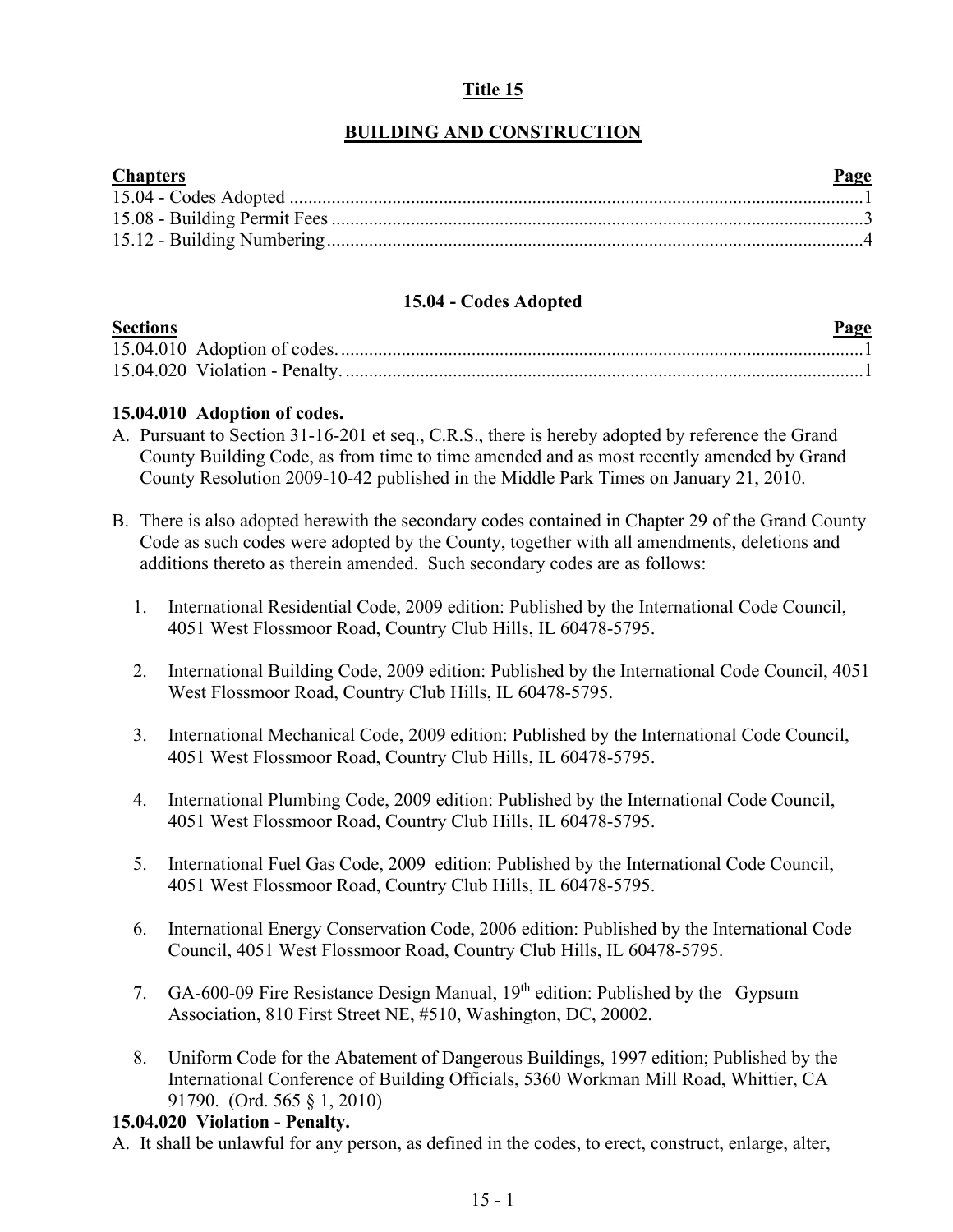repair, move, improve, remove, connect, demolish, equip, use, occupy or maintain any building or structure in the Town in violation of or contrary to any of the provisions of this chapter or the codes adopted herein. Each and every day during which such illegal erection, construction, reconstruction, alteration, maintenance, or uses continues shall be deemed a separate offense. (Ord. 424 §2, 1997; Ord. 370 §2, 1992)

- B. Any person who violates any provision of any section of this chapter commits an offense. Any person convicted of violation of any section of this chapter shall be punished as provided in Kremmling Municipal Code Section 1.16.010. (Ord. 535 §49, 2008; Ord. 424 §2, 1997; Ord. 370 §2, 1992)
- C. In case any building or structure is or is proposed to be erected, constructed, reconstructed, altered, remodeled, used or maintained in violation of this chapter or the codes adopted herein, the Board of Trustees of the Town may, in addition to other remedies provided by law institute an appropriate action for injunction, mandamus, or abatement to prevent, enjoin, abate, or remove such unlawful erection, instruction, reconstruction, alteration, remodeling, maintenance, or use. (Ord. 424 §2, 1997; Ord. 370 §2, 1992.)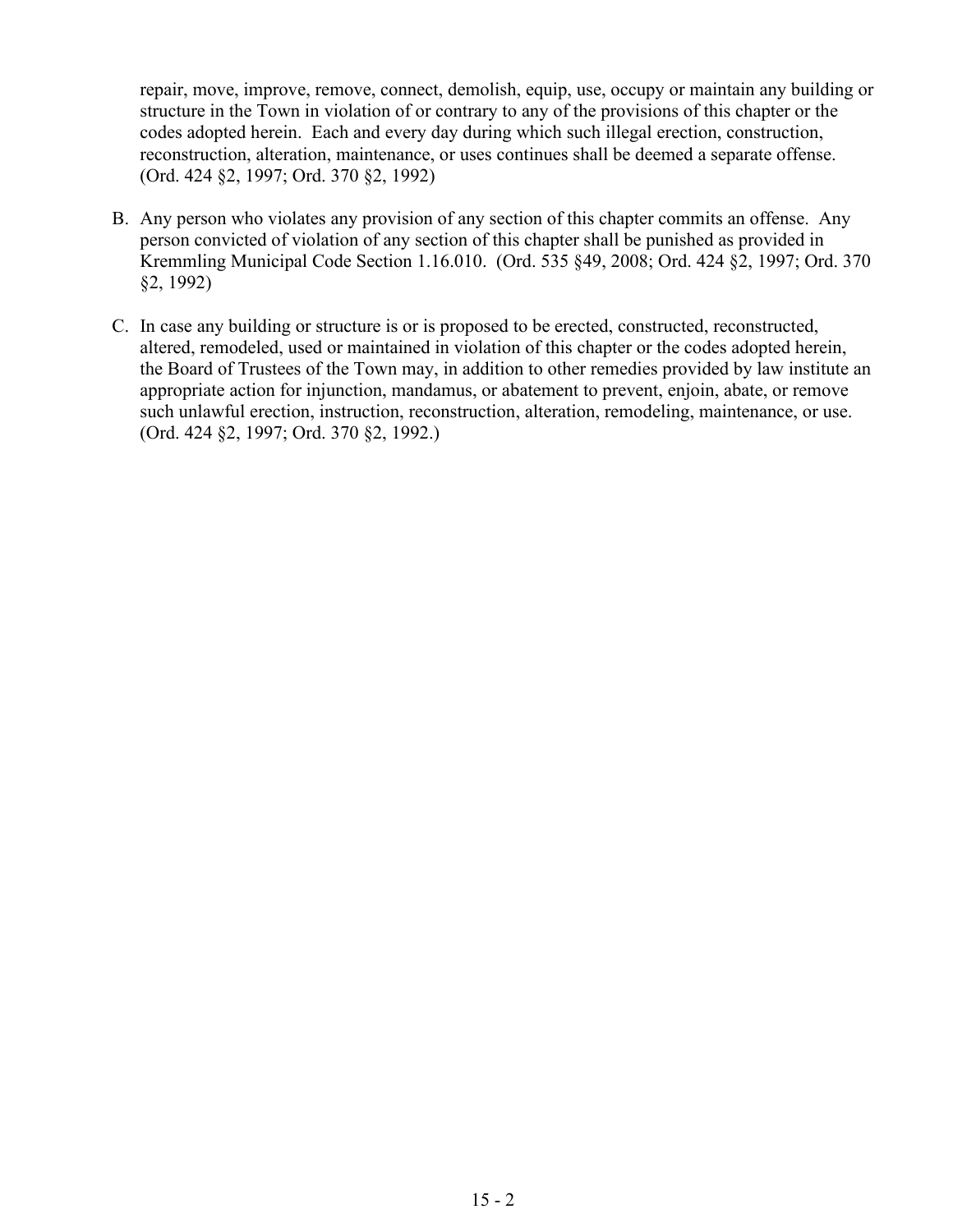# **15.08 - Building Permit Fees**

<span id="page-2-0"></span>

| <b>Sections</b> |  |
|-----------------|--|
| 15.08.010 Fees. |  |
|                 |  |

# **15.08.010 Fees.**

The Board of Trustees adopts the fee schedules established by the Board of Commissioners of Grand County. (Ord. 565 §2, 2010)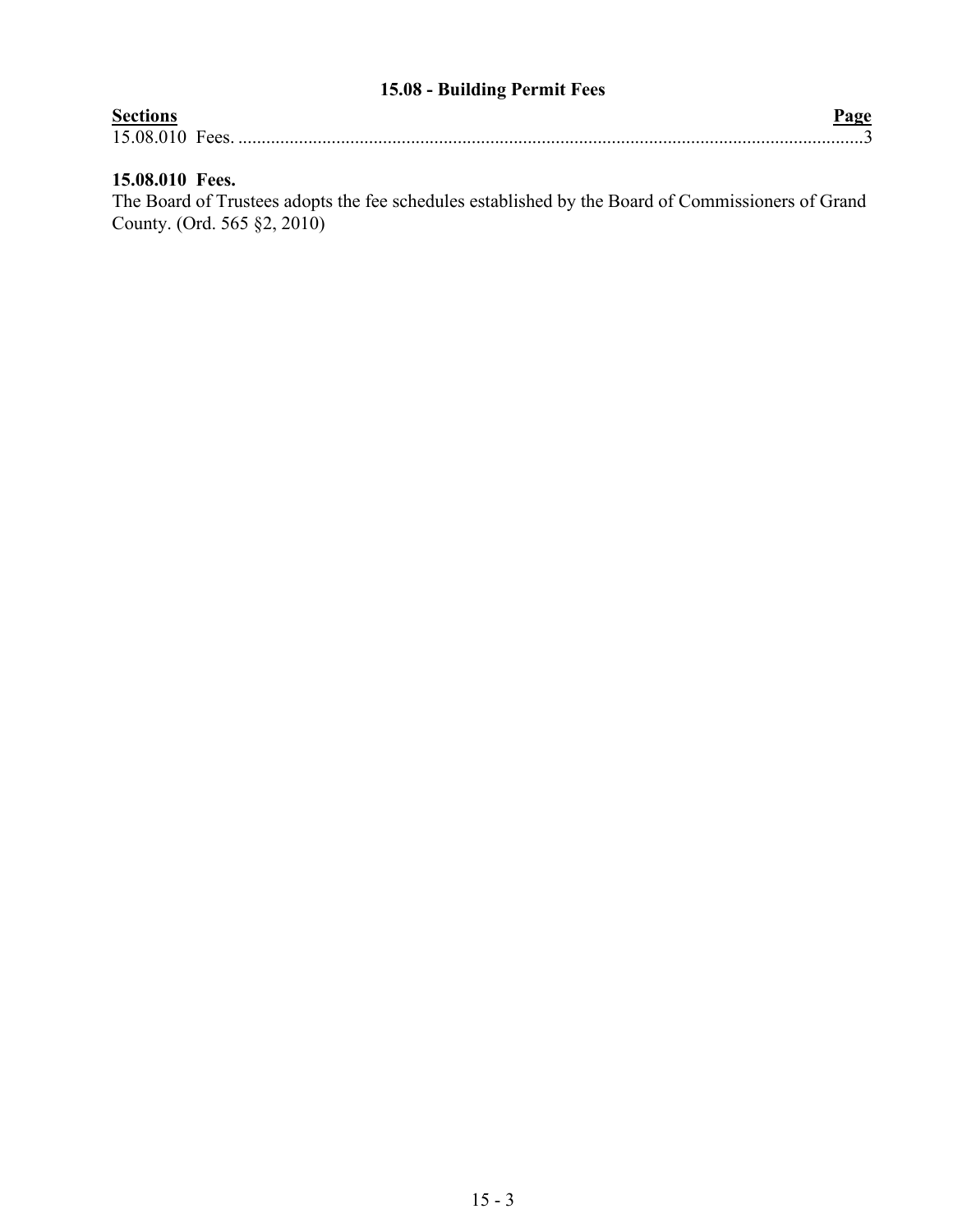## **15.12 - Building Numbering**

<span id="page-3-0"></span>

## **15.12.010 Duty of owner.**

It is hereby made the duty of every owner and occupant of every building, or their agents, upon all the streets and avenues of the Town to number such building in accordance with the provisions of this chapter and with the numbers furnished to them by the building inspector. The expense of such numbering shall be paid by the owners or occupants of the property. (Prior Code §14-6-1)

## **15.12.020 Assignment.**

The building inspector shall assign to each house or building within the Town its proper street number and shall deliver free of charge to the owner or occupant, upon application being made therefor, a certificate designating such number. (Prior Code §14-6-2)

### **15.12.030 System.**

- A. The Town of Kremmling, and any property subsequently annexed to the Town in the future, shall be addressed in accordance with the following rules:
	- 1. Property on the easterly side of the street shall be even numbers;
	- 2. Property on the westerly side of the street shall be odd numbers;
	- 3. Property on the northerly side of the street shall be odd numbers;
	- 4. Property on the southerly side of the street shall be even numbers;
	- 5. Numbers shall be continually increasing (or decreasing) on both sides along a given street. The numbers on one side of a street shall not fluctuate from odd to even, and vice versa;
	- 6. First Street (and its extension) shall be the base line for east west numbering;
	- 7. Park Avenue (U.S. Highway 40) shall be the base line for north south numbering.
- B. Sixth Street from the north Town boundary to Railroad Avenue shall be numbered in accordance with the rules set forth in subsection (A). Tyler Avenue (State Highway 9 from Railroad Avenue to the railroad overpass and as extended to the east Town boundary shall also be numbered in accordance with subsection (A).
- C. The entire corporate limits of the Town shall be addressed in accordance with the rules set forth above; however, due to the irregularity of the roads and the resulting conflicts of rules, an official map of the incorporated area of the Town of Kremmling shall be kept by the building inspector and official house numbers shall be given from that map. The official map shall be updated as